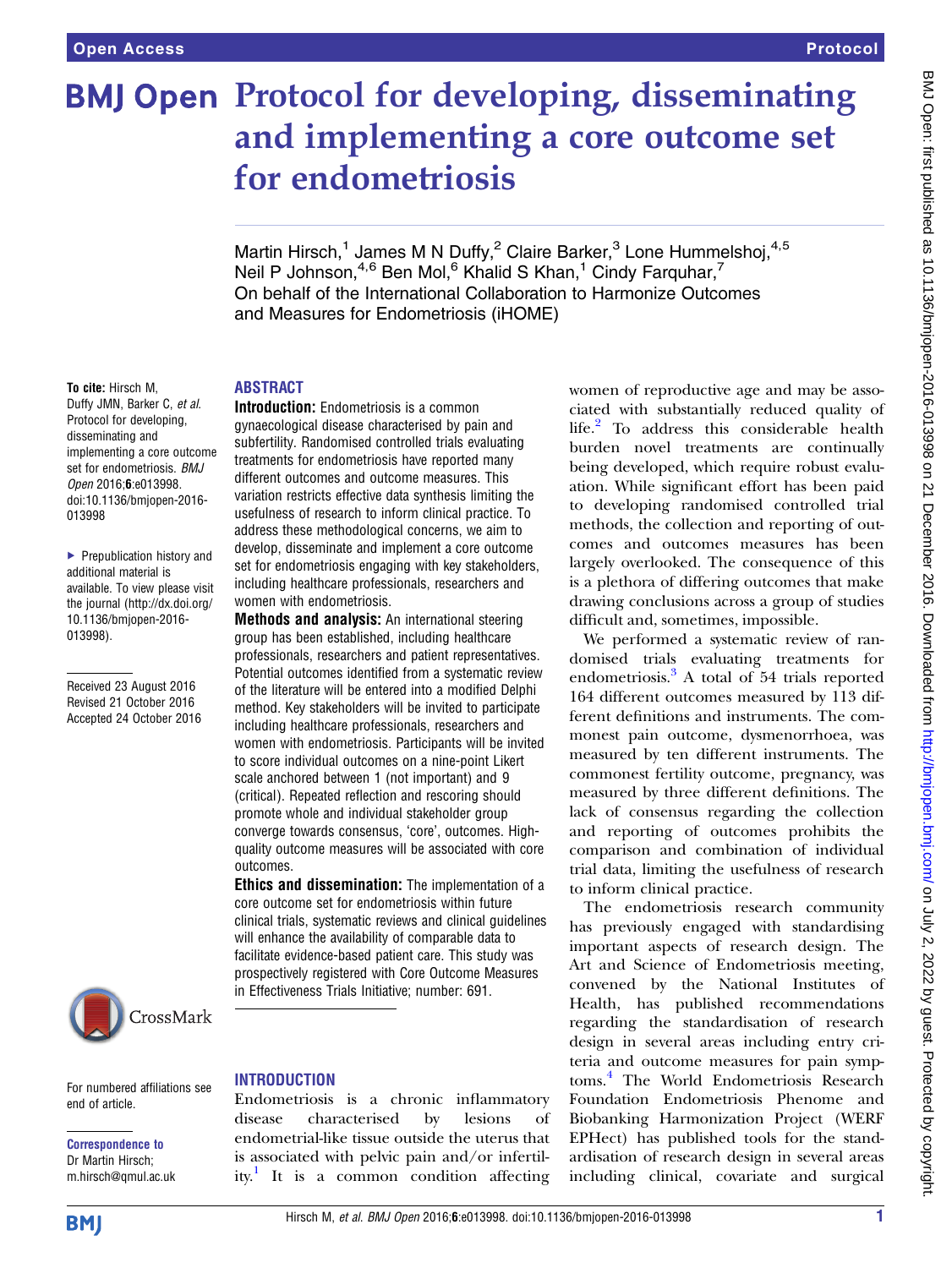phenotype recording and specimen collection, processing and storage. $5-8$  $5-8$  Their work continues, involving global participants from a range of stakeholder groups including healthcare professionals, researchers, industry representatives and women with endometriosis, reflecting the enthusiasm of our specialty to work together to improve research design and clinical care.

The next challenge is to address the unwarranted, unhelpful and often confusing variation in outcome collection and reporting. The development and use of a core outcome set would help to address this challenge. Core outcome sets are well-defined, discriminatory and feasible outcomes routinely collected and reported in randomised trials and systematic reviews. They represent a minimum data set of outcomes selected and prioritised by key stakeholders including healthcare profes-sionals, researchers and women with endometriosis.<sup>[9](#page-4-0)</sup> The development and use of a core outcome set does not enforce harmony at the expense of innovation. The existence or use of a core outcome set does not imply that outcomes in an endometriosis trial should be restricted.<sup>[9](#page-4-0)</sup> Rather, there is an expectation that the core outcomes will be collected and reported, making it easier for the results of trials to be compared, contrasted and combined as appropriate; while researchers continue to explore other outcomes as well. $^{10}$   $^{11}$ 

Recognising that the current inconsistency in outcome reporting is a serious hindrance to progress in our specialty, 80 editors of Women's Health journals have formed a consortium to support the development, dis-semination and implementation of core outcome sets.<sup>[10](#page-4-0)</sup> The Core Outcomes in Women's and Newborn Health (CROWN) initiative [\(http://www.crown-initiative.org\)](http://www.crown-initiative.org) will support the dissemination and implementation of a core outcome set for endometriosis to increase the value of an initial research effort and ensure all future endometriosis trials report core outcomes and, therefore, routinely contribute data to important research questions.

Other specialties have succeeded in developing core outcome sets. An international initiative has developed a core outcome set for randomised trials evaluating interventions for chronic pain. The Initiative on Methods, Measurement, and Pain Assessment in Clinical Trials (IMMPACT) has developed a core outcome set including six core outcome domains: (1) pain, (2) physical functioning, (3) emotional functioning, (4) participant ratings of improvement and satisfaction with treatment, (5) symptoms and adverse events and  $(6)$  participant disposition.<sup>12</sup>

#### **Objective**

We aim to produce, disseminate and implement a core outcome set for endometriosis.

# METHODS AND ANALYSIS

#### Prospective registration

This study has been prospectively registered with the Core Outcome Measures in Effectiveness Trials

(COMET) initiative, the registration number is 691 and is available online [\(http://www.comet-initiative.org/](http://www.comet-initiative.org/studies/details/691) [studies/details/691](http://www.comet-initiative.org/studies/details/691)).

# Steering group

An international steering group, including healthcare professionals, researchers and women with endometriosis, has been formed to guide the development of this core outcome set.

### Scope of this core outcome set

The steering group has recommended the core outcome set should apply to clinical studies evaluating therapeutic interventions for women with endometriosis and follow established core outcome set development methodology (fi[gure 1](#page-2-0)). All therapeutic interventions for endometriosis will be considered regardless of type, setting or mode of administration. We are not seeking to reach consensus regarding the standardisation of study design including other clinical, covariate and surgical phenotype recording nor specimen collection, processing and storage. The authors acknowledge the established tools in these areas. $5-8$  $5-8$ 

# Step 1: identifying potential outcomes

We performed a systematic review of randomised trials evaluating therapeutic interventions for treatment of endometriosis.[3](#page-4-0) We have extracted all outcomes and outcome measures reported within the trial reports. Working with patient and public representatives, we have developed lay definitions for these outcomes. The outcomes will be arranged into five domains: pain, subfertility, quality of life, harm and resource utilisation which, following the steering group's agreement, will be entered into a modified Delphi method.

### Step 2: determining core outcomes

The core outcomes will be determined using a modified Delphi method. The method consists of a series of controlled rounds, where repeated surveys are adminis-tered.<sup>[13](#page-4-0)</sup> The modified Delphi method facilitates repeated reflection and rescoring. This promotes whole and individual stakeholder group convergence on a consensus of 'core' outcomes and has advantages over less structured consensus methods. An online-modified Delphi method allows for scoring without the influence of dominant individuals or junior participants feeling obliged to agree with more senior members. Web-based Delphi surveys facilitate international participation and are considered feasible, efficient and acceptable to the user.<sup>[13 14](#page-4-0)</sup> The modified Delphi method will be delivered within a web-based software hosted, designed and delivered by the University of Liverpool.

All key stakeholders will be invited to participate including gynaecologists managing pain or subfertility associated with endometriosis, chronic pain experts, health psychologists, family physicians, researchers and women with endometriosis. There are no clear recommendations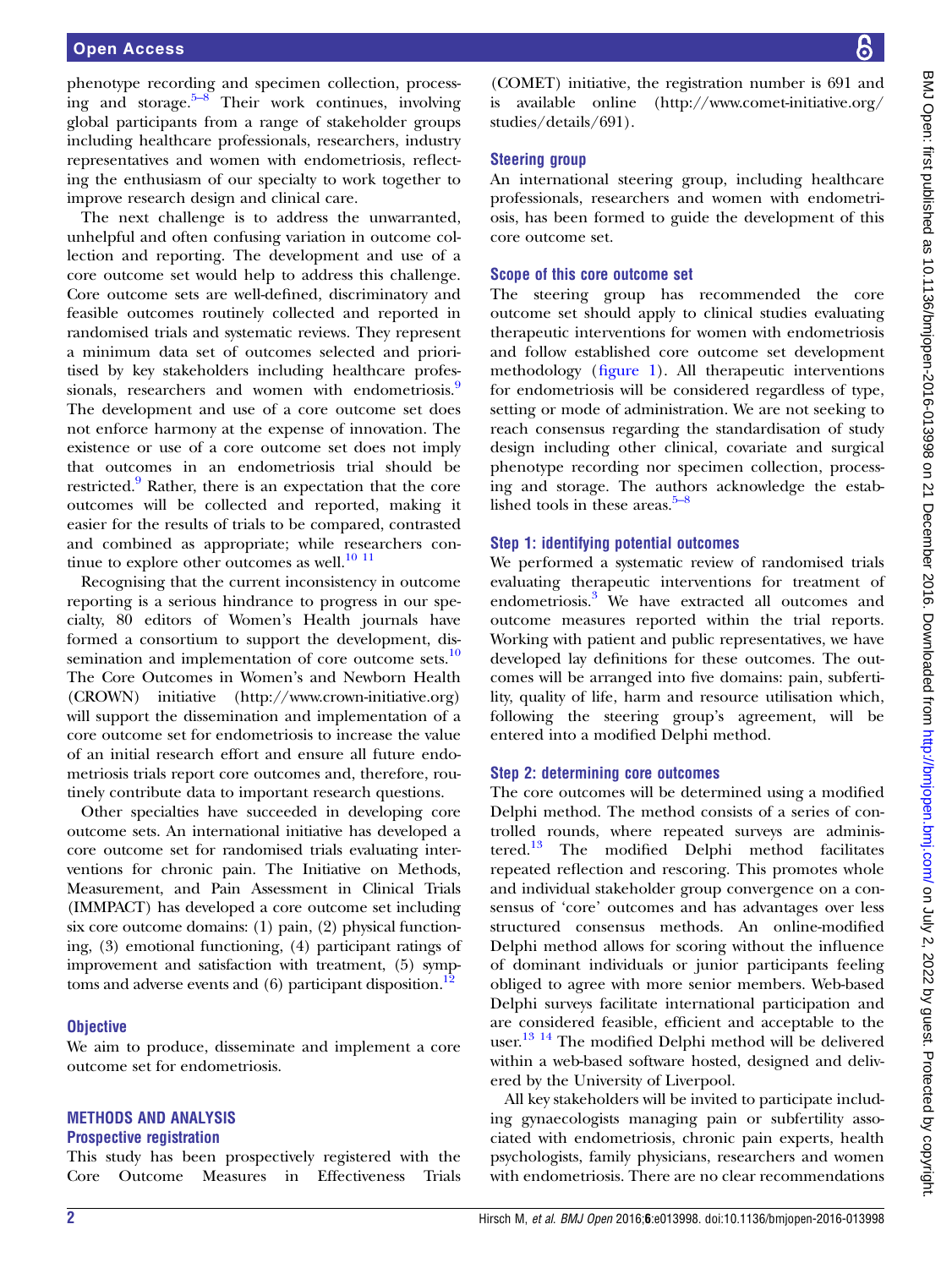<span id="page-2-0"></span>Figure 1 Study outline. This flow chart outlines the methods of core outcome set formation.





for calculating the required sample size; based on previous studies, we will aim to include a minimum of 18 parti-cipants from each stakeholder group.<sup>[13](#page-4-0)</sup>

# Delphi survey pilot

The Delphi survey will be developed to ensure the ease of completion using appropriate terminology and phrasing. The Delphi survey will be piloted by the study committee and a sample of stakeholders before it is accessible to all stakeholders.

# Round 1

Participants will be asked to register online, provide demographic details and commit to both rounds (box 1). They will be allocated a unique identifier, which will anonymise their responses. Outcomes will be listed in five domains. Outcomes within each domain will be listed alphabetically, and participants will be asked to score individual outcomes using a nine-point Likert Scale anchored between 1 (not important) to 9 (critical). This scale was created by the Grading of Recommendations Assessment, Development and Evaluation (GRADE) working group, and it has been widely adopted by core outcome set developers.<sup>[15](#page-4-0)</sup> During the first round, participants will be invited to

# **Box 1** How do I contribute to improving endometriosis research?

The authors acknowledge the expertise and commitment of this journal's readership to improving patient care. They warmly invite readers to participate in the modified Delphi survey by registering their interest to participate here: http://www.eepurl.com/bNCo81

suggest additional outcomes. The round will close following a 4-week window.

For each outcome, the median and IQR of scores will be calculated and summarised graphically for the whole and individual stakeholder group responses using DelphiManager. Additional outcomes listed by participants will be reviewed by the steering committee and, if novel, listed in round 2.

# Round 2

Participants will be presented with individual stakeholder group response and asked to reflect on the similarities and differences observed before proceeding to score each outcome again. Additional outcomes proposed in round 1 of the Delphi survey will be added and scored once without reflection. The round will close following a 4-week window.

For each outcome, the median and IQR of scores will be summarised graphically by whole and individual stakeholder group response. A standardised definition of this round's results will enable individual outcomes to be classified:

- 1. Consensus in (classify as a core outcome): over 70% of participants in each stakeholder group score this outcome domain 'critical' AND <15% of participants in each stakeholder group score outcome domain 'not important'.
- 2. Consensus out (do not classify as a core outcome): over 70% of participants in each stakeholder group score outcome domain 'not important' AND <15% of participants in each stakeholder group score outcome domain 'critical'.
- 3. No consensus (do not classify as a core outcome): anything else.[13](#page-4-0)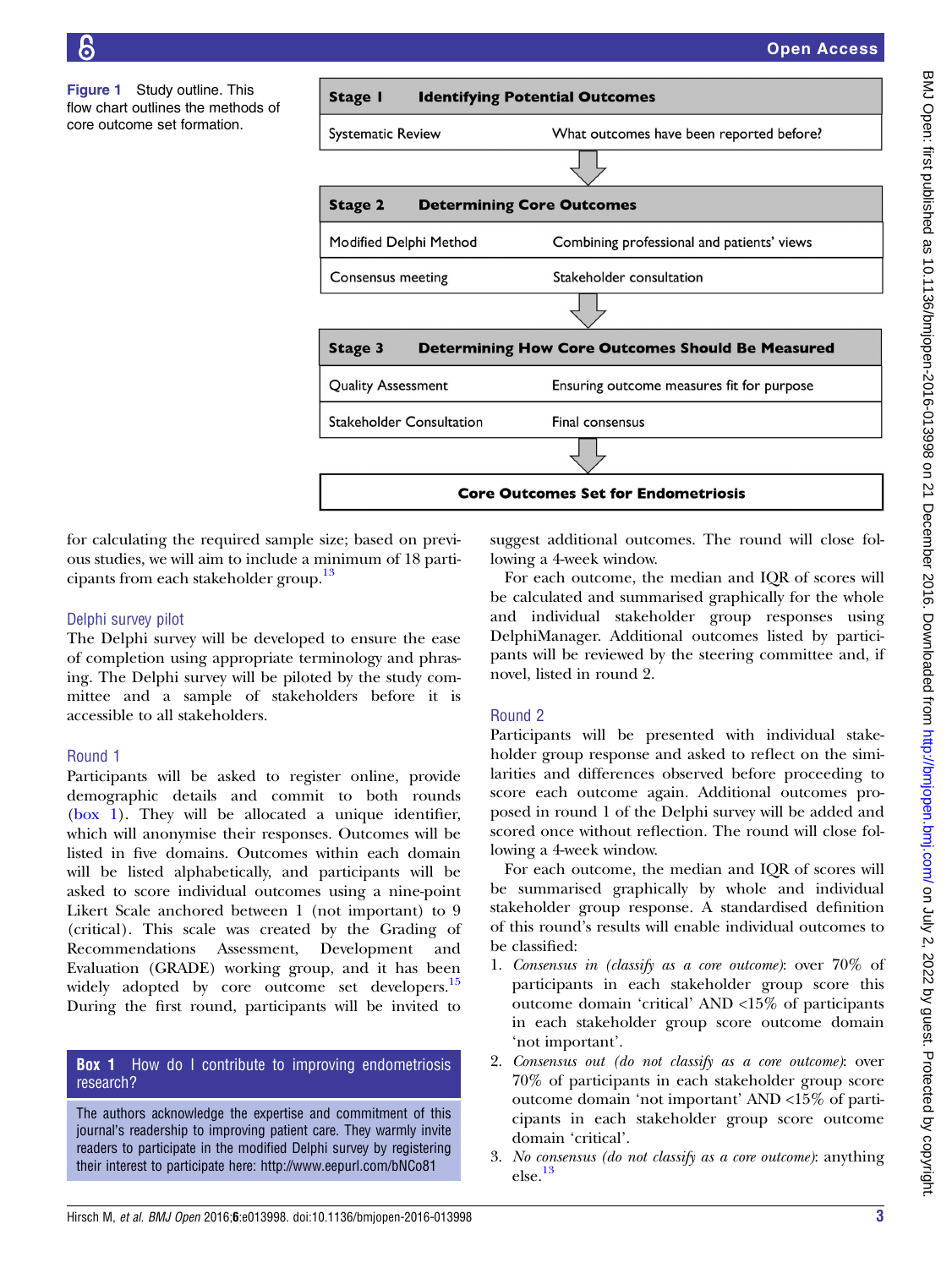In the unlikely event that there are more than ten core outcomes in a single domain the steering group will be able to alter the threshold for classification of consensus in. Round 2 results will be reviewed by the steering group to consider whether there is a need for a further Delphi survey round.

### Step 3: stakeholder consultation

This final phase will involve a face-to-face meeting with key stakeholders. The meeting will include a range of views from participants that will be purposefully sampled from those who have completed all rounds of the Delphi study. The objective of the consensus meeting will be to discuss no consensus outcomes and a final core outcome set for endometriosis. A meeting is planned where the results from each round of the Delphi survey will be presented. To ensure unbiased consensus formation among a group of varied participants, the steering committee will ensure that the meeting is informal, inclusive, participatory and values all opinions. $^{14}$  To facilitate dissemination and implementation, we will invite editors from key journals, for example the British Medical Journal, and funders of endometriosis research.

### Step 4: measuring core outcomes

Once core outcomes are agreed on, it will be important to determine how the outcomes should be mea-sured.<sup>[16 17](#page-4-0)</sup> Potential outcome measurement instruments will be evaluated following a consensus-based guideline for the selection of outcome measurement instruments for outcomes included in a core outcome set.<sup>[17](#page-4-0)</sup> This involves a four-step process for the identification of outcome measurement instruments for an established set of core outcomes: (1) conceptual considerations; (2) finding existing outcome measurement instruments; (3) quality assessment of outcome measurement instruments and (4) generic recommendations for the selection of outcome measurement instruments for a core outcome set. This approach will ensure, for example, that all core outcomes will still be included in the highly unlikely event that all previous endometriosis studies failed to include a particular core outcome measure.

High-quality outcome measures will be associated with each core outcome. Where multiple high-quality instruments exist, priority will be given to instruments used within the WERF EPHect tools or core outcome measures for c[hron](#page-4-0)ic pain clinical trials: IMMPACT recom-<br>mendations.<sup>4-8</sup> <sup>12</sup> If no high quality outcome If no high quality outcome instruments exist for a core outcome, this will be acknowledged.

#### ETHICS AND DISSEMINATION Ethical review

We asked the advice of the National Research Ethics Service (NRES) about whether this study required ethical review by an NHS Research Ethics Committee,

and they advised that this should be considered as service evaluation and development (see online [supplementary appendix 1](http://dx.doi.org/10.1136/bmjopen-2016-013998)). All participants involved will be asked for their consent before participation in the Delphi study, and all procedures will be conducted according to the Declaration of Helsinki.

## **Dissemination**

Implementing and disseminating a core outcome set for endometriosis in future clinical studies, systematic reviews and clinical guidelines could make a profound contribution to advancing the reach and relevance of research to inform clinical practice, enhance patient care and improve patient outcomes.

The selection of appropriate outcomes and outcome measures in future clinical trials is critical. The development of a core outcome set ensures that consensus outcomes important to all stakeholders, including patients, are routinely collected and reported. The Standard Protocol Items Recommendations for Interventional Trials (SPIRIT) statement recommends the use of core outcome sets where they exist.[18](#page-4-0) An endorsement by national and international funders, including National Institutes of Health, will facilitate (and fund) the collection and reporting of core outcomes.

The CROWN initiative, supported by 80 specialty journals, including the Cochrane Gynaecology and Fertility Group, has resolved to implement core outcome sets. Participating journals will require authors to report the results for core outcomes and offer conclusions based on these outcomes rather than non-core or surrogate outcomes.[10](#page-4-0)

The production of high quantity and quality comparable data to be summarised within systematic reviews to inform clinical practice guidelines would be an important step forward for guideline developers. The National Institute of Clinical Excellence encourages the use of core outcomes sets where available when selecting outcomes during evidence scoping and synthesis. A core outcome set for endometriosis could directly influence national and international clinical practice.

# **CONCLUSION**

The development of a core outcome set in endometriosis will enable the collection and reporting of a minimum data set important to all stakeholders, including women with endometriosis. Harmonising outcome collection and reporting for future clinical trials, systematic reviews and clinical guidelines will make a profound and important contribution to patient care.

#### Author affiliations

<sup>1</sup>Women's Health Research Unit, Barts and the London School of Medicine and Dentistry, London, UK

<sup>3</sup>Radcliffe Women's Health Patient Participation Group, University of Oxford, Oxford, UK

4 World Endometriosis Society, Vancouver, British Columbia, Canada

<sup>&</sup>lt;sup>2</sup>Balliol College, University of Oxford, Oxford, UK